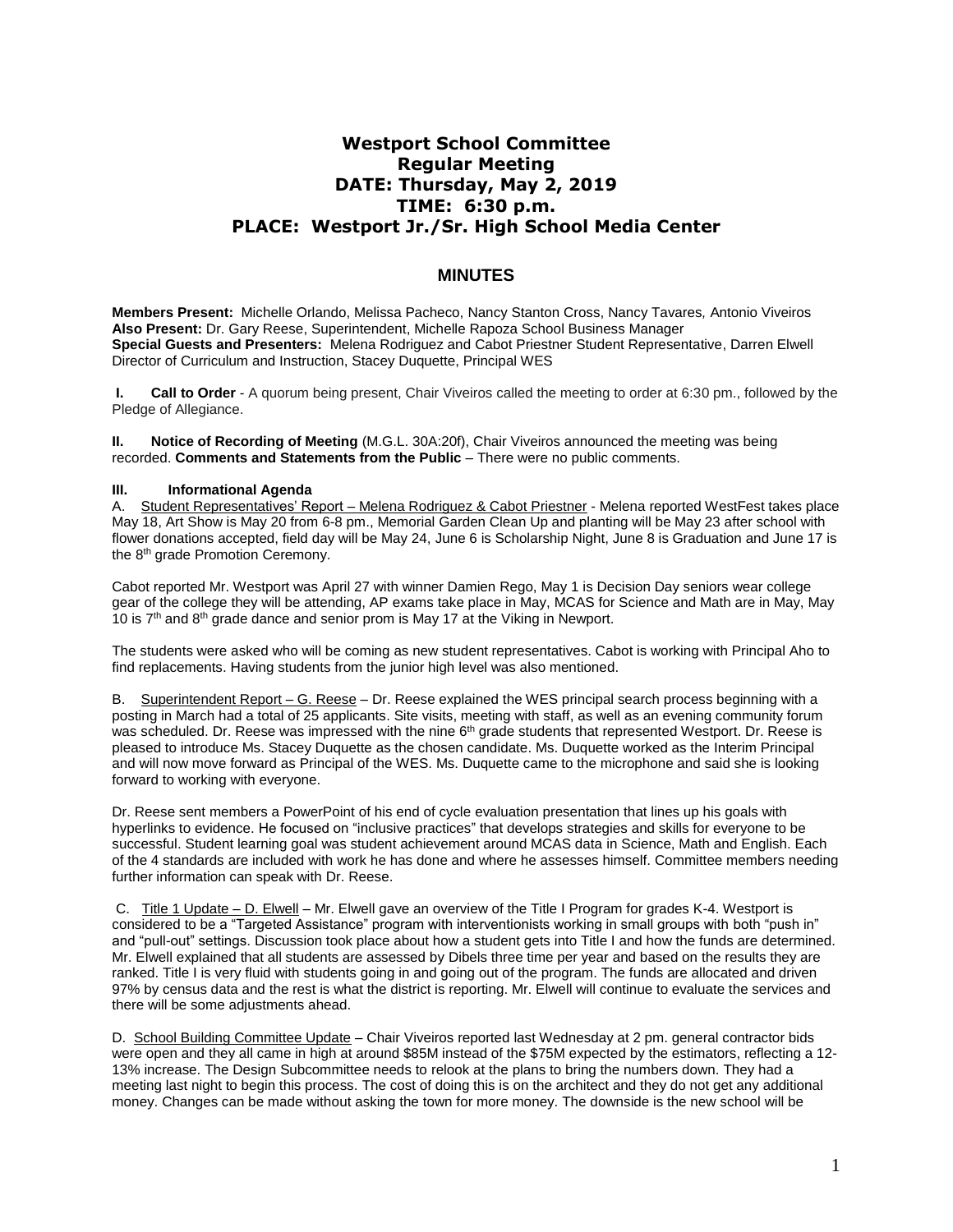delayed from the anticipated 20/21 opening by possibly 5-6 months. In addition, incremental construction costs increase by 3.5% per year. The architect has a big team to get this project done, along with the OPM. The type of construction method used is also being discussed. All three bids were declined. An email from one of the contractors was sent and the information provided can be looked at to adjust the costs. Dr. Reese mentioned that if there are any changes to the educational program previously approved by the SC, these changes need to come back to the committee and the MSBA.

E. Campground Update – Ms. Stanton Cross explained the Fincom meeting. There were many questions about the campground use and whether purchasing the property at \$895,000 is a good buy for Westport. Ms. Stanton Cross explained that the campground will be presented at town meeting and the purchase needs a town vote. There are two ways this can be done, "exclusion of debt" allows the town to then raise taxes over a period of time to make the payments. Another way is "inclusion of debt" where funding would come from the town budget with no excess taxes. Land purchase would start in January 2020. The town has been paying \$200,000 per year for the pcb project and loan which comes off the books in January 2020. This would mean the town only needs \$95,000 extra for the next 3 years. Tuesday May 7 is Town Meeting at 7 p.m..

F. School Committee Meeting Schedule – Chair Viveiros mentioned the SC meetings have been changed to Thursdays. It was decided to meet on the first and third Thursday of the month and a schedule will be developed. Close out of the budget will take place either July 8 or 9. Discussion took place about having early morning meetings during the summer on Thursdays at 7:30 am.

G. Driver's Education Classes – Mrs. Rapoza reported Driver's Education classes will begin with Mr. J's Driving School. There will be two different times June 3-12 from 2:30 - 5:45 pm. and June 17-24 from 5:30 - 8:45 pm. This first round of classes is running as a trial and will begin again in the fall.

## **IV. Action Agenda**

A. Review and Act on 2019-2020 School Choice Program – Dr. Reese researched 11 other communities and 6 of them offer School Choice. Presently Westport has 7-8 students involved in School Choice. Dr. Reese recommends to offer School Choice for grades 9,10, and 11<sup>th</sup> grade only.

 A motion was made to accept Dr. Reese's recommendation for School Choice in grades 9, 10, and 11. Motion by Stanton Cross, seconded by Tavares

The motion was amended to add up to 10 students maximum at each grade 9, 10, and 11. All were in favor, motion passed 5/0/0

B. Review and Act on One Signature for Bill Warrant – Chair Viveiros referred to Mass. General Law Ch. 41, Sec. 56 that allows designation of any one of its members to approve all bills, drafts, orders and payrolls. Dr. Reese recommends to have one committee member to sign bill warrants. It was noted that electronic notification of the bills can be emailed.

 A motion was made to have one committee member act on the behalf of the committee and sign the bill warrant and to have each member receive electronic notification.

Motion by Tavares, seconded by Stanton Cross 5/0/0

C. Review and Act on a \$1500 WEF Grant for the WCS FY19 Adult Education Program – Dr. Reese explained this grant was to start up the Adult Education Program.

 A motion was made to accept the \$1500 WEF Grant for the WCS FY19 Adult Education Program. Motion by Stanton Cross, seconded by Orlando 5/0/0

D. Review and Act on the Awarding of the WES Gym Floor Replacement Bid – Mrs. Rapoza reported that last Wednesday April 24, 2019 was the bid opening for work on the WES gym floor. A total of 5 bids were received with 1 of them disqualified. Mrs. Rapoza recommends to accept and approve the bid contract to the lowest bidder O'Sullivan Flooring at \$36,044. Funding for this project is supported by the Westport Capital Improvement funds. A motion was made to accept and approve the bid from O'Sullivan Flooring at \$36,044 for the WES gym

flooring.

Motion by Stanton Cross, seconded by Pacheco 5/0/0

E. Review and Act on Minutes of Wednesday, April 3, 2019 -

 A motion was made to approve the Minutes of Wednesday, April 3, 2019. Motion by Tavares, seconded by Stanton Cross 4/0/1 (Pacheco abstained)